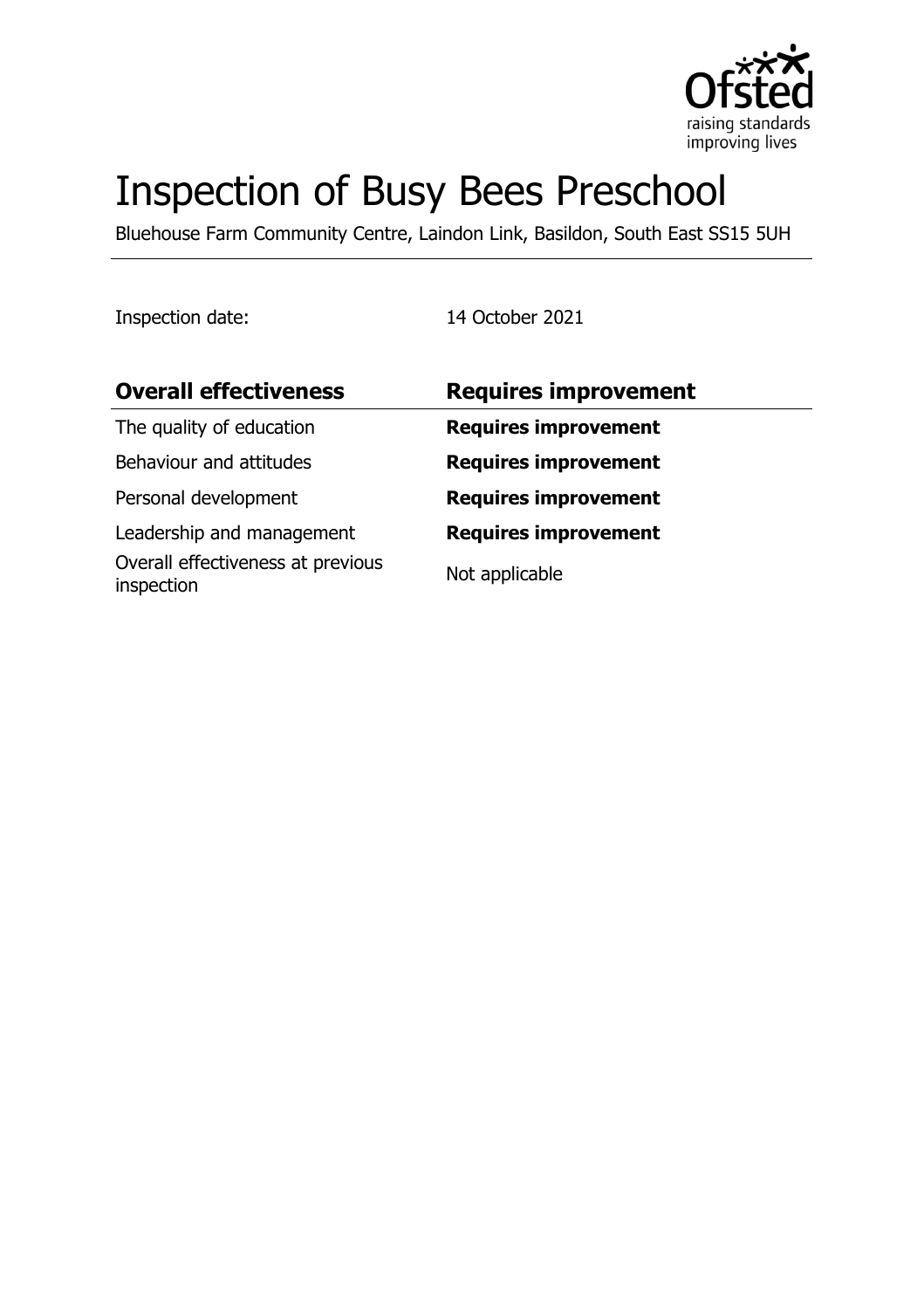

# **What is it like to attend this early years setting?**

#### **The provision requires improvement**

Children experience a well-resourced play environment. They, sometimes, enjoy leading their own learning and solving problems for themselves. However, children's learning is limited, as staff do not provide children with sufficient challenge to support their good progress. Children are capable of achieving more but staff do not recognise this, to build on what the children already know often enough. For example, children understand basic mathematical concepts, such as numbers. Staff count 'one space, two space' when children are parking their toy cars in the toy garage. However, staff do not help children to develop their knowledge of numbers further and children lose interest in the activity.

Despite this, children, generally, enjoy their time at the pre-school and settle well. Staff give children a warm welcome on their arrival. Children are excited to show staff their Halloween costumes. Staff sing nursery rhymes and offer cuddles to children, who need extra support to feel comfortable in their surroundings. Children develop some independence. They help to tidy-up toys and put on their own coats. Children are building on their early writing and reading skills. They use resources, such as crayons and pencils, to make marks on paper. Children enjoy snuggling up in the reading den, sitting on staff's laps as they read books to them. Children explore a range of materials that are familiar to them in the home corner. They make choices about the kitchen utensils and real food to use in their 'potion mixing'.

### **What does the early years setting do well and what does it need to do better?**

- $\blacksquare$  The provider does not have a good enough oversight of staff practice, including supervision of the manager. The manager monitors staff's interactions with children, identifies weaknesses in their practice and enrols them on training courses. However, she doesn't effectively monitor the impact of training or provide enough support for staff to improve their teaching skills to good levels. Consequently, children are not making good enough progress in their learning.
- $\blacksquare$  Staff get to know children through observations of their play and discussions with parents. Staff provide a well-resourced and inviting learning environment. This enables children to lead their own learning. However, staff's learning intentions for activities are often not transferred to their interactions with children. Resources related to children's interests and abilities are available for children to explore. However, staff do not use their interactions with children to build on what children already know and can do. Despite this, staff are enthusiastic and show children they enjoy activities with them.
- $\blacksquare$  The safety and well-being of children and staff is of high priority to the provider. Thorough hygiene procedures are followed. During the COVID-19 (coronavirus) pandemic, the provider employed a dedicated member of staff to ensure that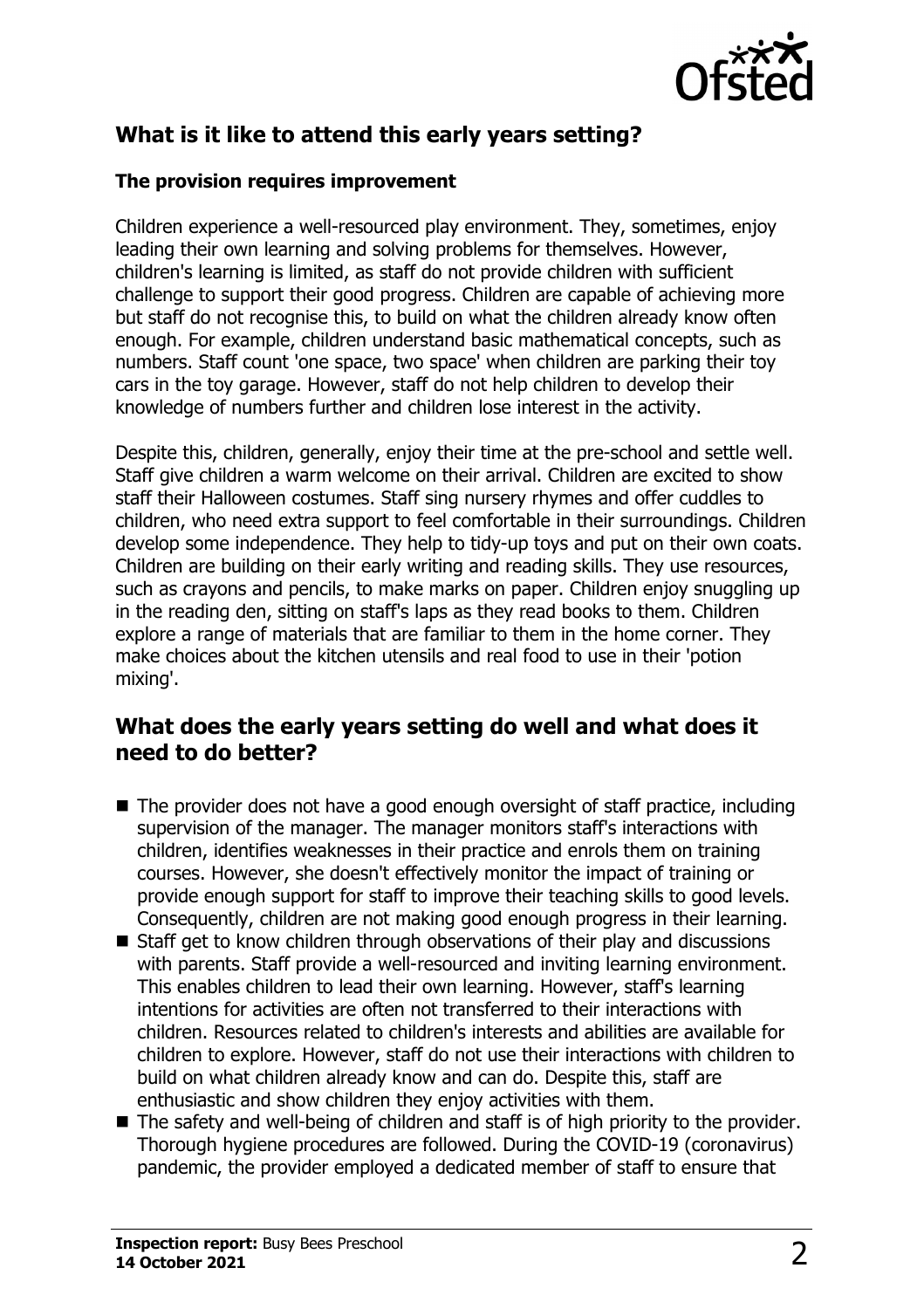

the pre-school is cleaned thoroughly throughout the day. Handwashing procedures are strictly followed by staff and children.

- Staff work with outside agencies to support children's communication and language development. The provider has allocated children's additional funding for specialist training for staff in this area. Children have access to a variety of resources that support them to develop their language skills through play. However, staff do not take opportunities to extend children's language further.
- Children who have dietary requirements and allergies are kept safe. The cook follows strict procedures to make sure that all food is thoroughly checked. All foods are discussed with parents before serving to children. Care plans are in place so staff are clear of how to respond, should children have an allergic reaction.
- Children who speak English as an additional language are supported to use their home language in their play. Staff obtain information from parents about children's home languages and incorporate resources to reflect children's cultures. Children learn to respect each other's similarities and differences, behave well and show kindness towards each other.
- $\blacksquare$  Staff have formed positive relationships with parent and carers. They get to know each family's needs and provide help, advice and support for them at the pre-school and at home.
- $\blacksquare$  Staff promote children's physical health and well-being. Children enjoy playing and exercising in the garden daily. Staff help children to form healthy eating habits. Healthy, home-cooked meals are served. At snack time, children talk about eating fruit and vegetables to 'make their bones strong'.

# **Safeguarding**

The arrangements for safeguarding are effective.

Staff have a strong understanding of safeguarding. They are clear in their responsibilities to recognise and respond to the signs and symptoms of abuse. Staff also understand the procedures to follow if they are concerned about the practice of another member of staff. They are aware of wider safeguarding issues and how to manage them, such as extreme views and radical behaviours. The provider ensures that safe recruitment procedures are followed and checks regularly that staff remain suitable. Staff deploy themselves well and communicate throughout the day to ensure children are well supervised at all times.

## **What does the setting need to do to improve?**

**To meet the requirements of the early years foundation stage, the provider must:**

|  | Due date |  |
|--|----------|--|
|--|----------|--|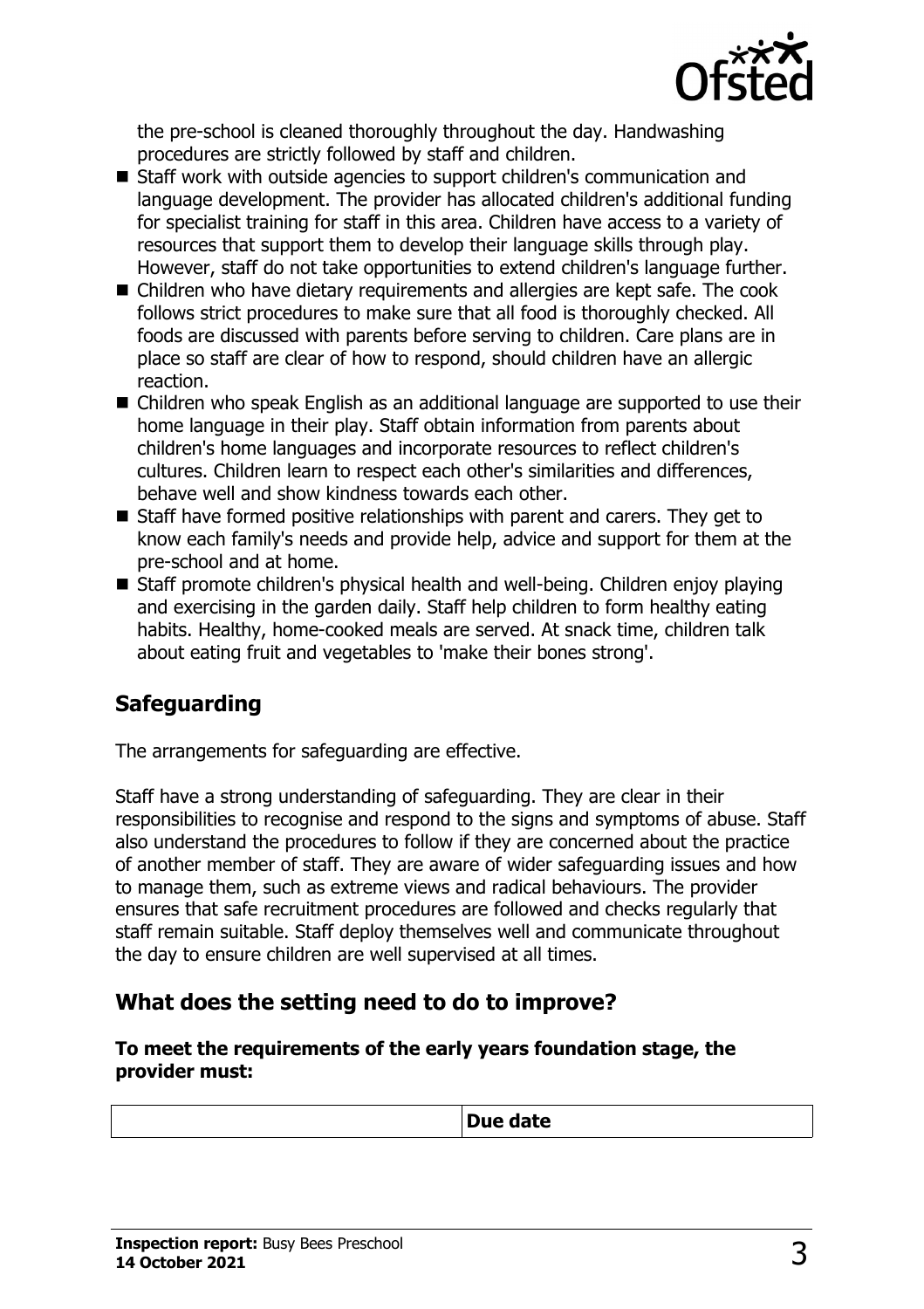

| implement an effective curriculum that<br>supports children's learning experiences<br>and which consistently builds on what<br>children already know and can do                                                           | 15/01/2022 |
|---------------------------------------------------------------------------------------------------------------------------------------------------------------------------------------------------------------------------|------------|
| ensure that the supervision of staff,<br>including the manager, is effective in<br>raising the quality of teaching so that<br>they have a secure understanding of<br>how to provide sufficient challenge for<br>children. | 15/01/2022 |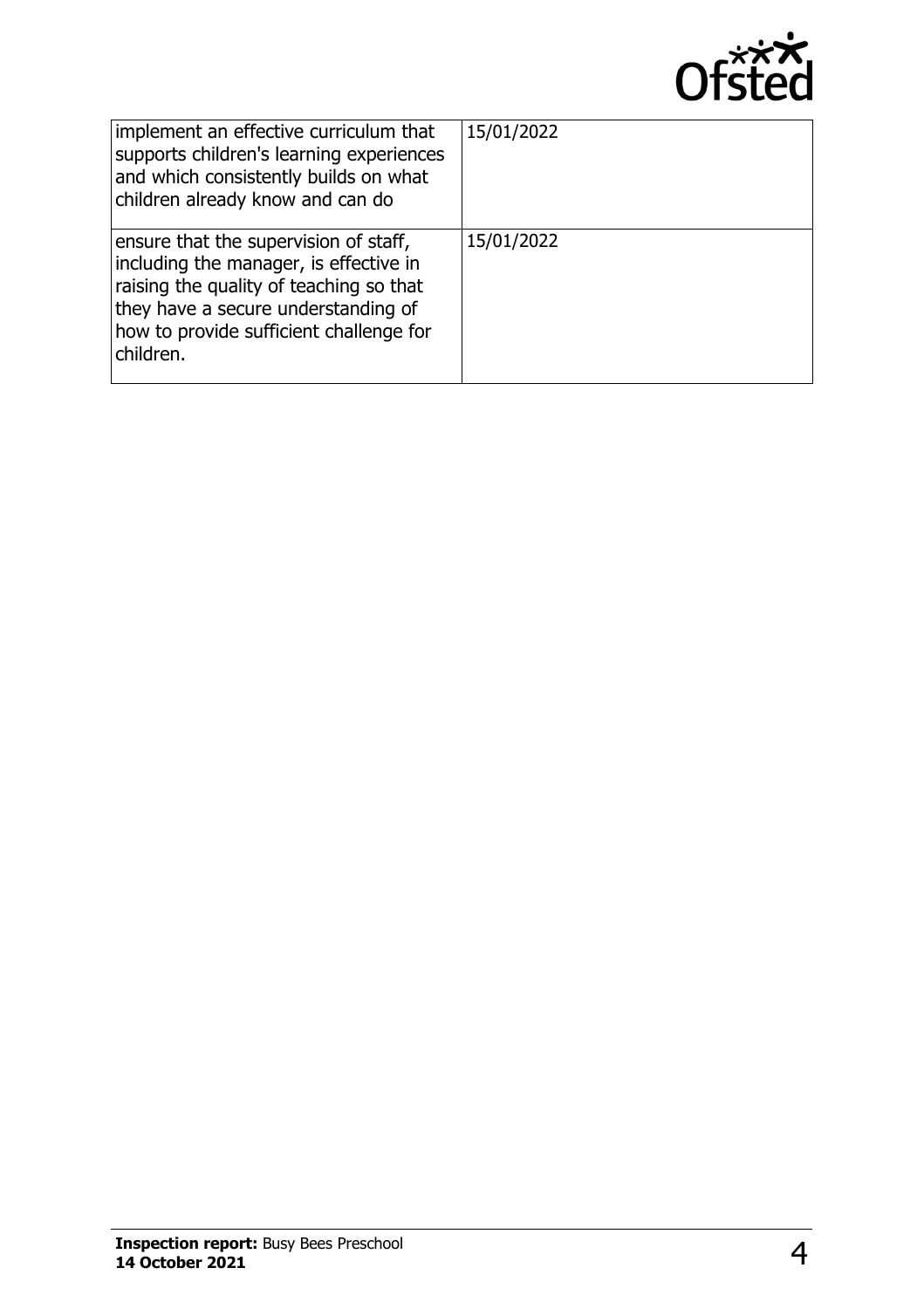

| <b>Setting details</b>                              |                                                                                      |
|-----------------------------------------------------|--------------------------------------------------------------------------------------|
| Unique reference number                             | 2568275                                                                              |
| Local authority                                     | Essex                                                                                |
| <b>Inspection number</b>                            | 10210132                                                                             |
| <b>Type of provision</b>                            | Childcare on non-domestic premises                                                   |
| <b>Registers</b>                                    | Early Years Register, Compulsory Childcare<br>Register, Voluntary Childcare Register |
| Day care type                                       | Sessional day care                                                                   |
| Age range of children at time of<br>inspection      | 2 to $4$                                                                             |
| <b>Total number of places</b>                       | 48                                                                                   |
| Number of children on roll                          | 48                                                                                   |
| Name of registered person                           | Busy Bees Pre-School Playgroup Committee                                             |
| <b>Registered person unique</b><br>reference number | RP520640                                                                             |
| <b>Telephone number</b>                             | 01268418555                                                                          |
| Date of previous inspection                         | Not applicable                                                                       |

## **Information about this early years setting**

Busy Bees Preschool registered in 2019. The pre-school employs seven members of childcare staff. All hold early years qualifications at level 3. The pre-school opens from Monday to Friday, during term time only. Sessions are from 8.05am until 11.15am and 11.30am to 12.40pm with the option to stay for lunch between sessions. The pre-school provides funded early education for two-, three- and fouryear-old children.

## **Information about this inspection**

**Inspector** Daniella Adams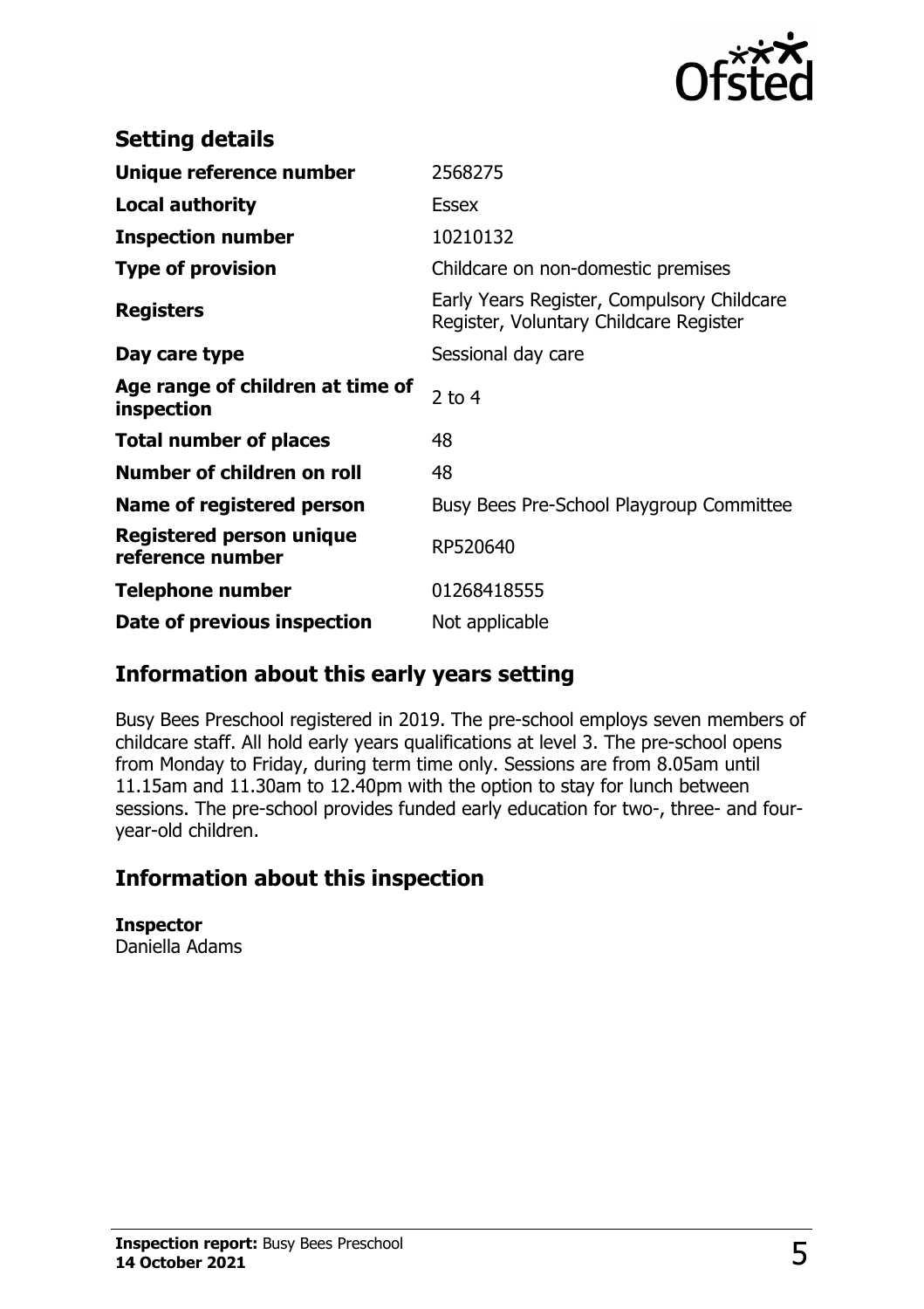

#### **Inspection activities**

- $\blacksquare$  This was the first routine inspection the provider received since the COVID 19 (coronavirus) pandemic began. The inspector discussed the impact of the pandemic with the provider and has taken that into account in their evaluation.
- $\blacksquare$  The manager joined the inspector on a learning walk and talked to the inspector about their curriculum and what they want their children to learn.
- $\blacksquare$  The inspector observed the quality of education being provided, indoors and outdoors, and assessed the impact that this was having on children's learning.
- $\blacksquare$  Staff spoke to the inspector during the inspection.
- $\blacksquare$  The manager and the inspector carried out a joint observation of an activity.
- $\blacksquare$  Parents shared their views of the pre-school with the inspector.
- The inspector looked at relevant documentation and reviewed evidence of the suitability of staff working in the pre-school.

We carried out this inspection under sections 49 and 50 of the Childcare Act 2006 on the quality and standards of provision that is registered on the Early Years Register. The registered person must ensure that this provision complies with the statutory framework for children's learning, development and care, known as the early years foundation stage.

If you are not happy with the inspection or the report, you can [complain to Ofsted](http://www.gov.uk/complain-ofsted-report).